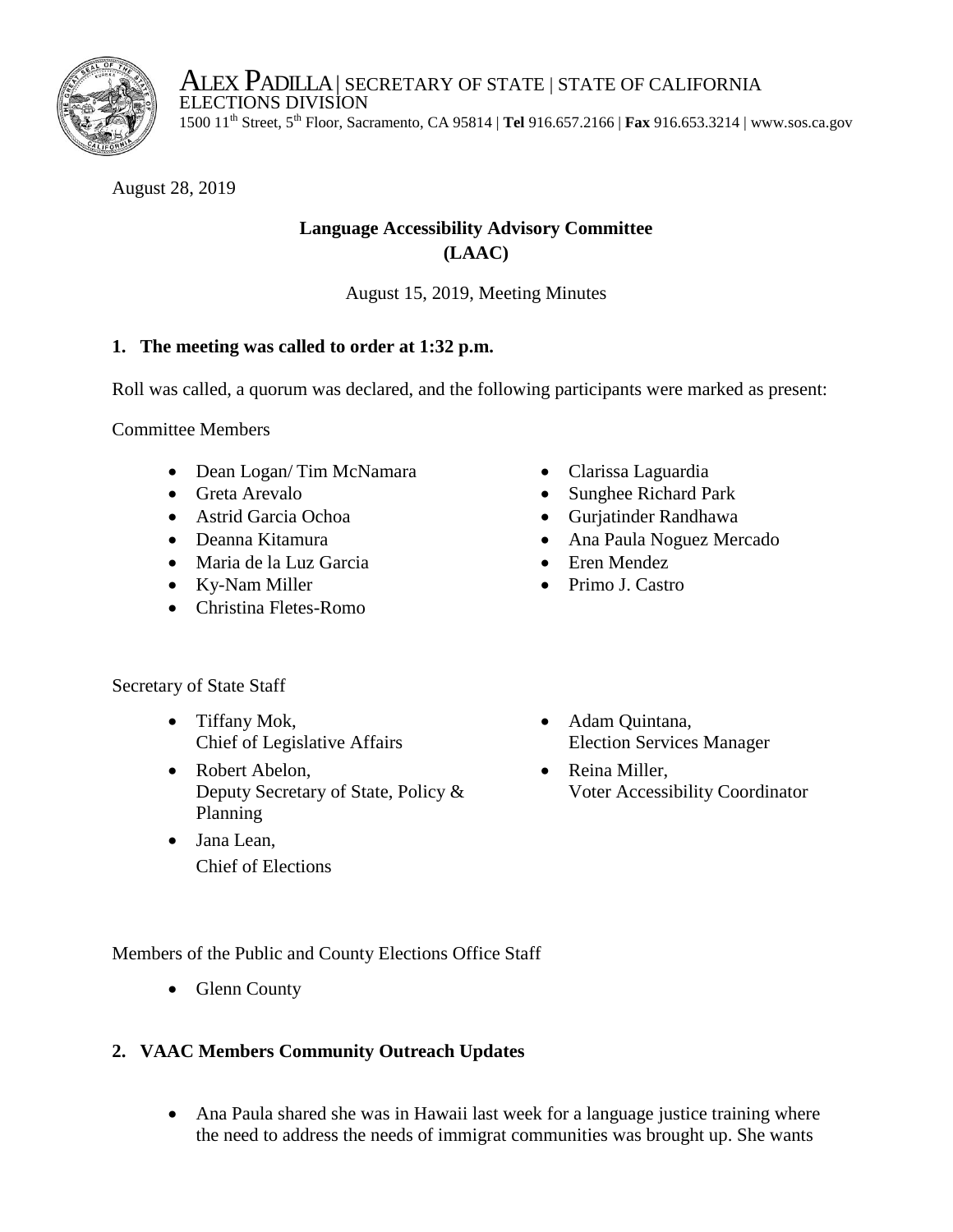the LAAC to think about what access is being provided to families who are prevalent in the community but without much access.

- and a in person meeting on the  $29<sup>th</sup>$  in Los Angeles. It's a three part series that will election. Los Angeles will be having a new voting experience in 2020 and the county Astrid shared about the work she and her team are doing for Voter's Choice. On September  $28<sup>th</sup>$  and  $29<sup>th</sup>$ , Los Angeles County is hosting a mock election and her group organized a coalition. They will be hosting a webinar on Tuesday, August  $20<sup>th</sup>$ coordinate and connect organizations so that they can put the word out on this mock is doing this mock election so that voters get to experience these vote centers. Although the county has an extensive outreach plan, because it is a mock election it is hard to get people to show up. She's hoping that people with contacts in Los Angeles connect them to her or the county. Visit the website [www.voterschoice.org](http://www.voterschoice.org/) for more information and to share this outreach opportunity to help low English proficiency (LEP) voters test these voting systems.
	- o Deanna asked if there is a flyer that can be shared so we can send out to folks?
		- Astrid responded that she will have a flyer that will be sent to Reina to send to the group.
- Christina shared that for their Voter's Choice Act (VCA) in Fresno County, they had a panel late July to talk to the committee about VCA. This panel was done in Hmong, Spanish, and English. They had a large coalition in Fresno County that submitted a plan with a lot of focus on language accessibility.
- language experience. She mentioned how the group (LAAC) and Contra Costa she will share with the group. Eren shared that she was at a community event and one thing that was brought up was what the Spanish speaking community can do to prepare for next year. Other talking points were how to encourage more people to participate and an idea by the United Latino Voter was to create a promoter program to educate community leaders who are already doing similar work to focus on a uniformed message for party preference for those voters who don't have much voting experience and who also have limited County would be happy to help. If it does get developed it could help counties recruit bilingual poll workers as well as explaining the party preference information on what it means when you're nonpartisan or when you unknowingly select American Independent believing it means no party preference. Once she gets more information
- Gurjatinder shared that there are almost 1 million of people living in California, who speak Punjabi. He is an expert in Punjabi and Hindi and knows that only Hindi is available as one of the SOS's languages and not Punjabi. His community has asked him to bring this up to see of the possibility of adding Punjabi as a language.
	- o Jana commented that SOS is looking into having Punjabi as one of the languages. She may have an update during the next meeting.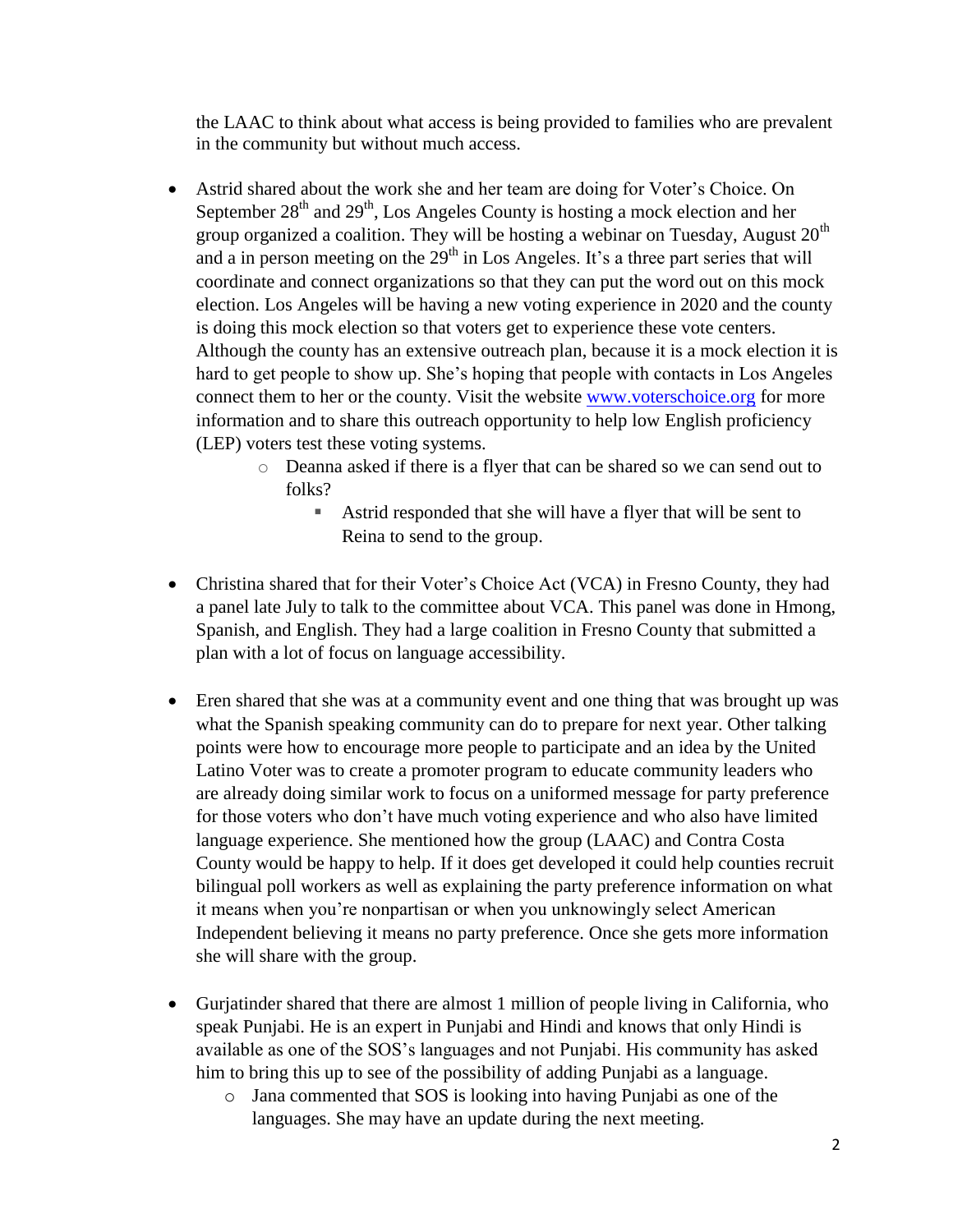# **3. Secretary of State Updates**

#### **Legislative Update**

## Tiffany:

- character based name that is translated into a ballot, you can use that name and not previously established that name either through usage in the past two years or by a AB 57 by Evan Low. SOS supported it and was passed into law. If you have a the direct print literation of your English name if there is evidence that you have birth certificate or any other proof. SOS is happy to provide support and hopes that this will encourage people from diverse background to run for office during an election.
- There are 3 Legislative Bills that are moving through the cycle that involve language access issues:

SB 523 was just amended and deals with notices sent to voters who have forgotten or have a mismatched signature on their vote-by-mail ballot. The notice explains to folks their options after they have turned in an incomplete vote-by-mail ballot and would be provided in all languages that are subject to section 203.

AB 1391 which will provide voter notification cards to individuals who have registered, reregistered, or in some cases, have updated their information, to provide the option for those individuals to receive the notification in their preferred language. AB 849 is a redistricting bill that would require SOS to provide a translation that would be posted on the website of what redistricting is and basic FAQs that counties can utilize if they have local redistricting or initiatives.

# **Voter's Choice Act (VCA)**

Robert:

- registered voters in the State of California. Calaveras being the most recent, joining a few • There are 15 counties right now that joined VCA which makes it above the majority of weeks ago. A couple of other counties are doing vote centers only.
- SOS is putting together consultations with counties as they put together Election Administration Plan (EAP.)
- Higher Education Level there are 12 universities, 10 CSU's, and 2 UC's (Los Angeles and Irvine) that will be implementing vote centers on their campuses. The 10 CSU's together represent roughly 350,000 students and about 50,000 faculty and staff. The UC's are about 35,000-45,000. They did a presentation to the CSU presidents, in which they answered questions about vote centers on campuses, ensuring they are still accessible to the public and find a balance between the student population and the population at large. They have also had stakeholder meetings with those involved with VCA around the state and getting their impute.
	- o Astrid commented that during their last cycle, the SOS came up with a valuable resource, a translated VCA glossary, and she was hoping that those could come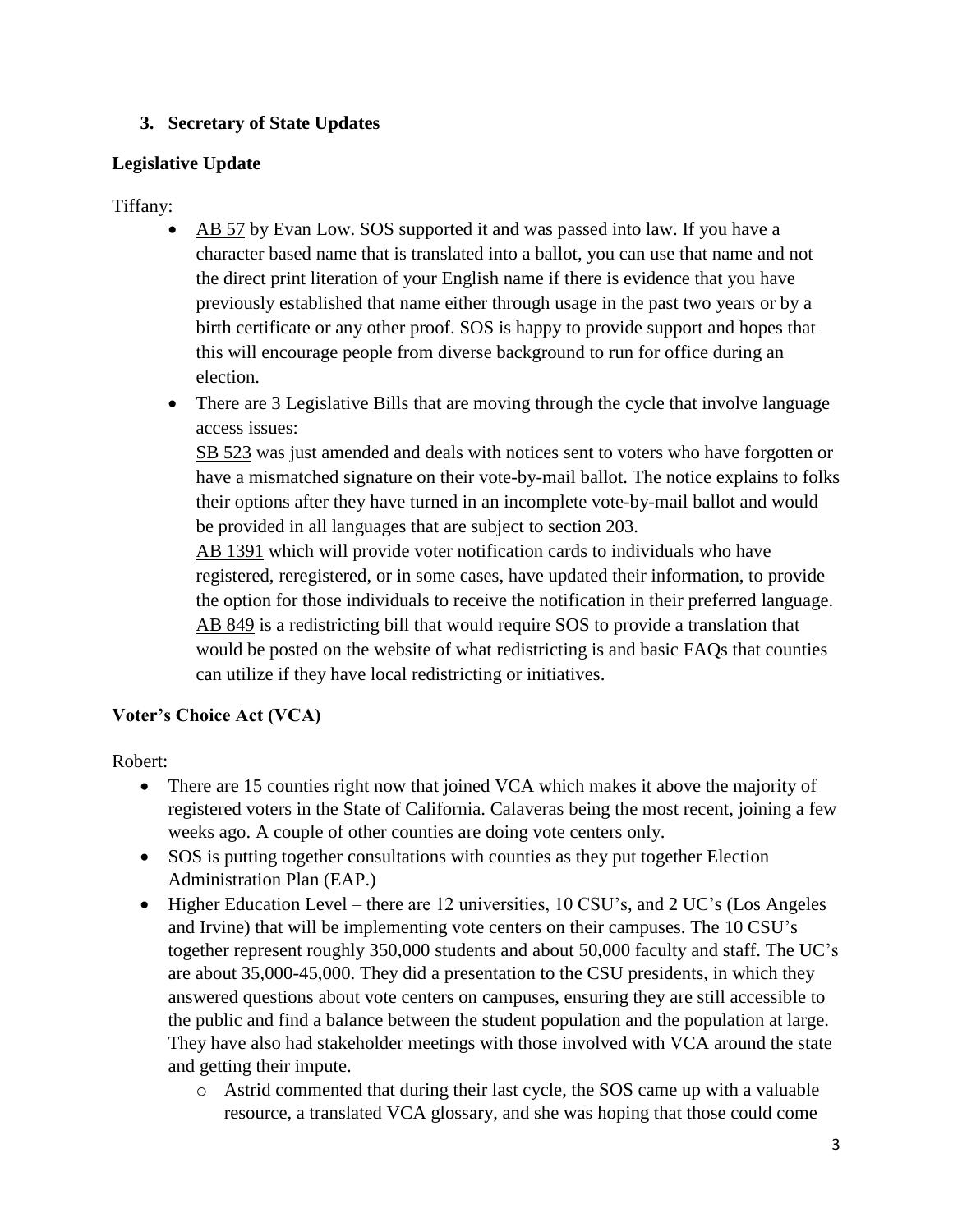back and shared with counties that are implementing VCA because the VCA introduces some terms that are not always common in the Spanish language and so they actually can be translated a couple of different ways. The Glossary is available on the website but SOS should consider sharing it with counties who are implementing VCA.

- Robert's responsed that he will be sending out a checklist with a timeline for the EAP that includes the glossary which will be sent to counties very soon. Timeline includes consultation meetings, how long they should publically notice their meetings, and what needs to be done before submitting their draft to SOS.
- o Astrid commented that she can share the checklist that she has that counties have been using. They have county specific ones but also a general one that isn't finalized and therefore not available on the website. VCA is new with many requirements and she wants to know whether a document can be created that describes the language requirement. One of the recommendations should be translating the draft EAP in different languages for the 14-day public display period.
- o Clarissa asked what the timeline will be for university vote centers?
	- Robert responded that about 2-3 universities will have 11-day vote centers, while the rest will have 4-day vote centers. Many are still trying to figure out which building they will be using as vote centers.
- o A member asked whether they are going to have parking?
	- Robert responded that they will. That is one of the criteria's. There were some lessons learned in 2018 and so we will be sharing those tips for best practices with universities moving forward and parking will be one of them.
- o A member asked whether the universities looking to be vote centers are only in counties that are VCA?
	- Robert responded that vote centers that have been approached by counties are all counties that have implemented VCA but there may be some that are not. San Diego is currently doing a study to see whether they'll be having 10 vote centers.
- making sure they are posting in the languages they are supposed to? o Christina asked whether there is someone monitoring the VCA counties and
	- Robert responded that SOS is in good communications with all counties. They have been in contact with most counties every 2-3 weeks. With counties who have been VCA since 2018, they check in with them monthly.
- o Astrid asked whether SOS is keeping notes on how to improve in 2020? There seems to be confusion of the timing in the public consultation period and the draft of the EAP.
	- Robert responded that there has been confusion with counties believing their LAAC/VAAC meetings can count as both of their required public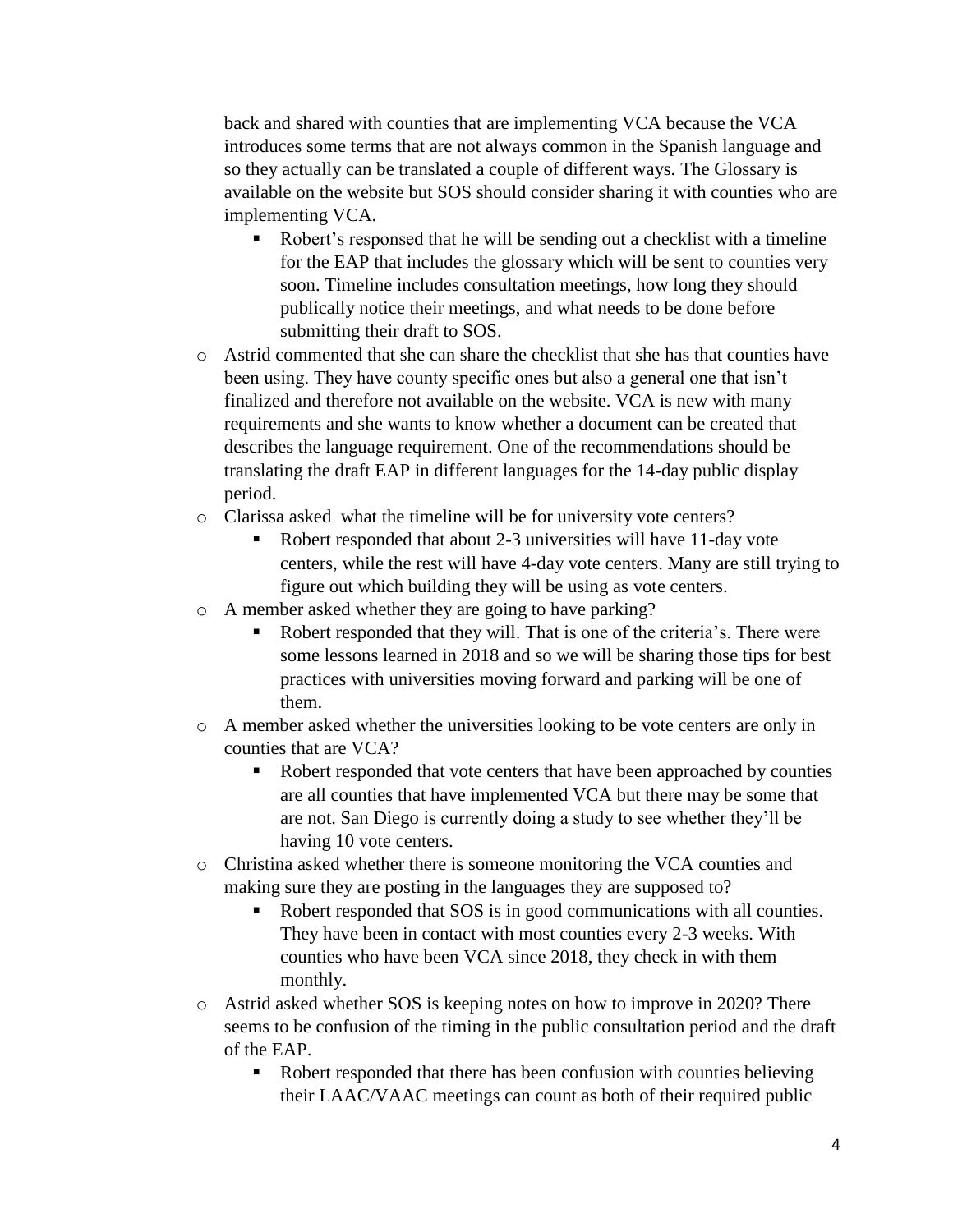consultation meetings. They plan on emailing not just a checklist but best practices so there's more clarity on the requirements.

- o Christina asked whether the voting systems have the ability to print out voter ballots?
	- If Jana responded that they do. It is one of the requirements. Systems are and the paper ballot function. currently going through certification and they will have the vote-by-mail
- o Tim commented that AB 681 will require language advocacy soon. Does SOS have a position right now?
	- If Jana responded that SOS does but she doesn't know the most current postion. Jana encouraged Tim to contact Tiffany directly and request SOS's position on this bill.

# **Appointment Letters**

Reina:

• SOS is preparing letter's of appointments that will be mailed to all members. Confirmation of mailing address will be emailed to all members by Reina.

# **ASL Video**

Adam:

- This video will explain how to fill out a Voter Registration Card.
- Estimated completion date is first week of October.
- SOS has filming scheduled for September  $10^{th}$ .

Translation of Ballots, Labels, Titles, and Summaries (BLTS) Handout

- SOS has created a timeline of approximate dates assistance will be needed.
	- o 2020 Primary Election BLTS Translations Timeline
	- $\circ$  Tim asked whether November 7<sup>th</sup> be for all three categories?
		- Adam responded that it will.

Voter Bill of Rights

- SOS is looking into having Voter Bill of Rights available in braille. SOS to provide periodic updates on this project.
	- o Eren commented that this is something that should be discussed with the VAAC, maybe they would like audio instead.
		- Adam responded that this will definetly be discussed with the VAAC members.

Poll Workers (Eren):

 discussed. They asked counties to share samples of proficiency tests they are Armando who couldn't attend the meeting, but wanted to share that during the CACEO conference the item of poll workers being proficient to translate was currently using. More to come on this item.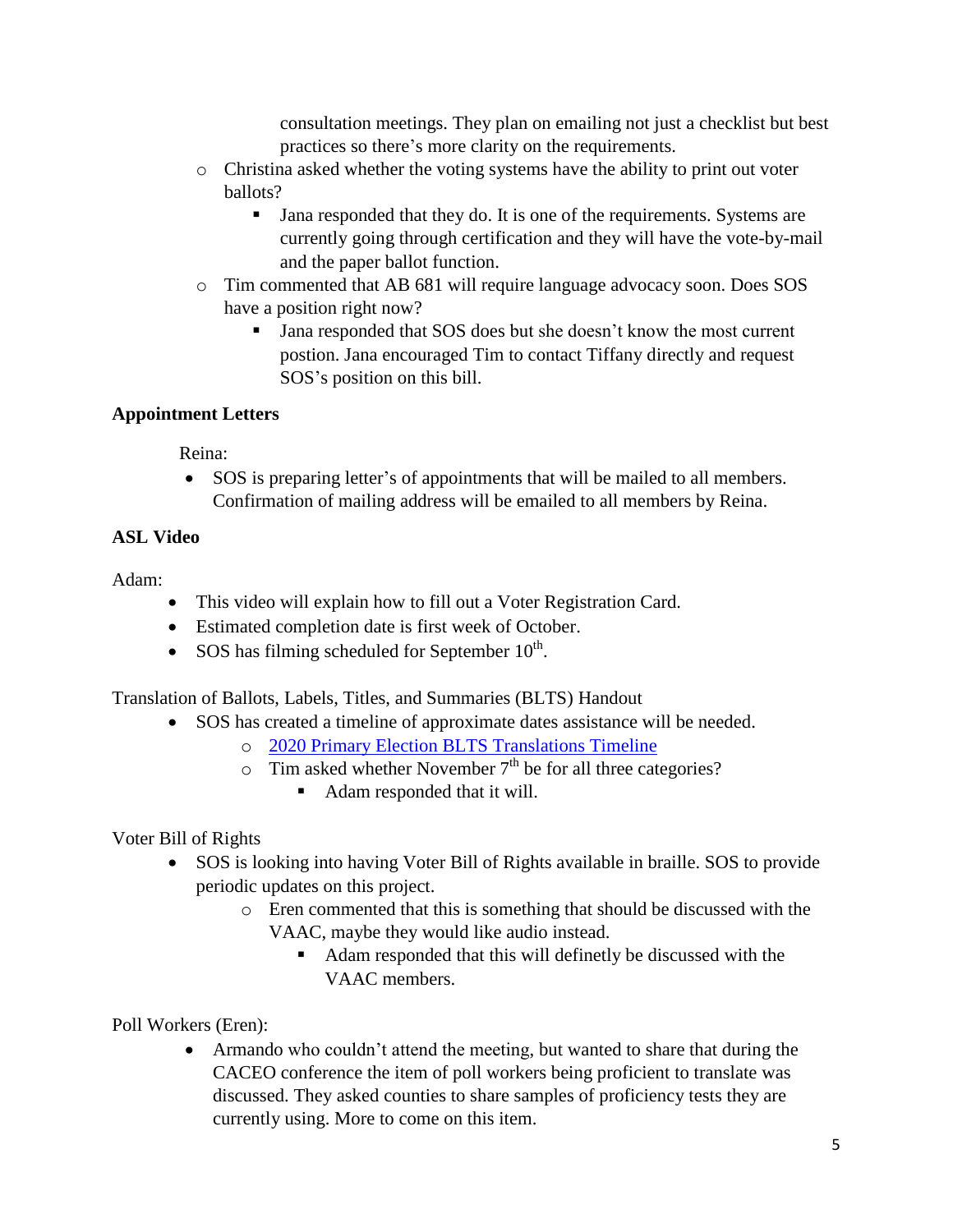#### **4. Electing New Co- Chairs**

Reina:

- 2019-2021 is a new term and new co-chairs need to be elected.
- Clarissa Laguardia. Members nominated: Astrid Garcia Ochoa, Christina Fletes-Romo, and
- Members will email their vote to Reina.
- Members nominated disussed their backgrounds.
	- o Clarissa shared that she has been in the language industry juggling translation and interpreting for 15 years. She is a US State Department Certified Translator and National Board Certified as a medical interpreter. She owns a company that does translation interpreting equipment rental and cultural consulting. Has served as the Language Access Manager for the California Complete Count. She serves in the Sacramento County LAAC and is affiliated with United Latinos. She is also a graduate student in Public Policy and Administration at Sac State.
	- o Christina shared that she is currently a ACLU Voting Rights Attorney did a lot of the Spanish training. She also served as an interpreter and working with voting issues across the state. One issue area is language accessibility for voters and another issue area is the Voter's Choice Act. She also works in redistricting as well as campaign finance. Prior to her current position she worked with domestic workers such as nannies and housecleaners across the United States and she ran the first ever research project in this industry and with this she put together trainings in English and Spanish. The training was done in all 9 different languages and she translator for this project. At one point she was able to translate from Tagalog to English although she has now lost that skill.
	- o Astrid shared that she is the Executive Director of Future of California Election, which is a statewide network and work on strengthing California's democracy through building cross sector coloberation with election officials and advocates. This has been her roll for the past six years. Prior to this she worked with the National Association of Latino Elected and Appointed Officials (NALEO), an educational fund leading their state advocacy around election issues and also managed their national redistricting strategy. She has always focused on civic engagement, public participation of latino and low income voters. Her background has mainly been in policy around language access. She is bilingual and feels that she does the work to serve her family, especially her grandmother.

#### **5. Future Meeting Dates**